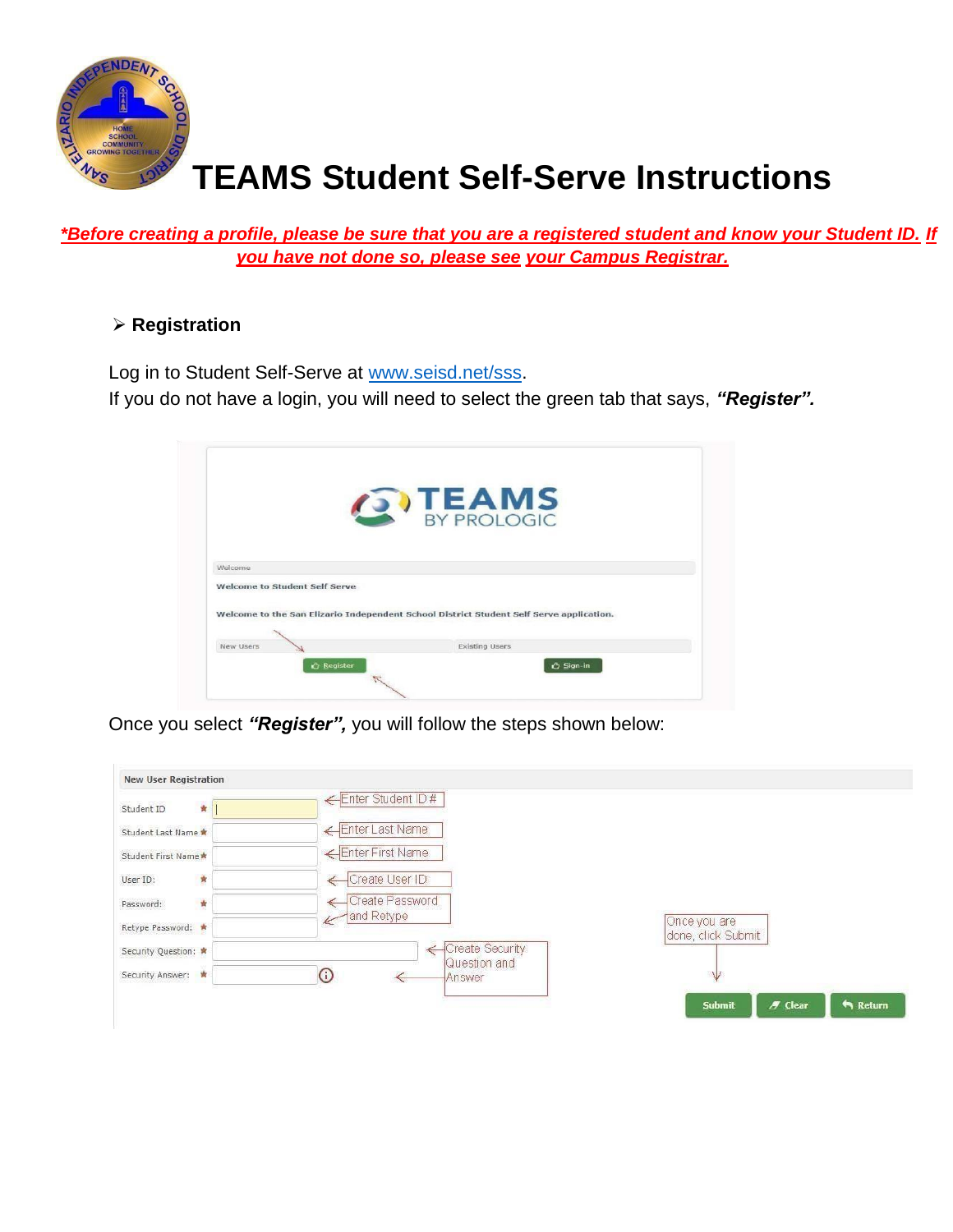After selecting *"Submit"*, you will receive the notification below:



Click OK, and then proceed to log in.

I. If you already have a User ID and Password, you may proceed to log in under *"Sign-In"*.

|                                      | <b>ON TEAMS</b>                                                                         |  |
|--------------------------------------|-----------------------------------------------------------------------------------------|--|
|                                      |                                                                                         |  |
| Welcome                              |                                                                                         |  |
| <b>Welcome to Student Self Serve</b> |                                                                                         |  |
|                                      | Welcome to the San Elizario Independent School District Student Self Serve application. |  |
|                                      |                                                                                         |  |

II. If you cannot remember your password, you can go to the Sign-In button and click on *"Forgot Password"* link. You will be prompted to enter your User ID and Click on "*Forgot Password*".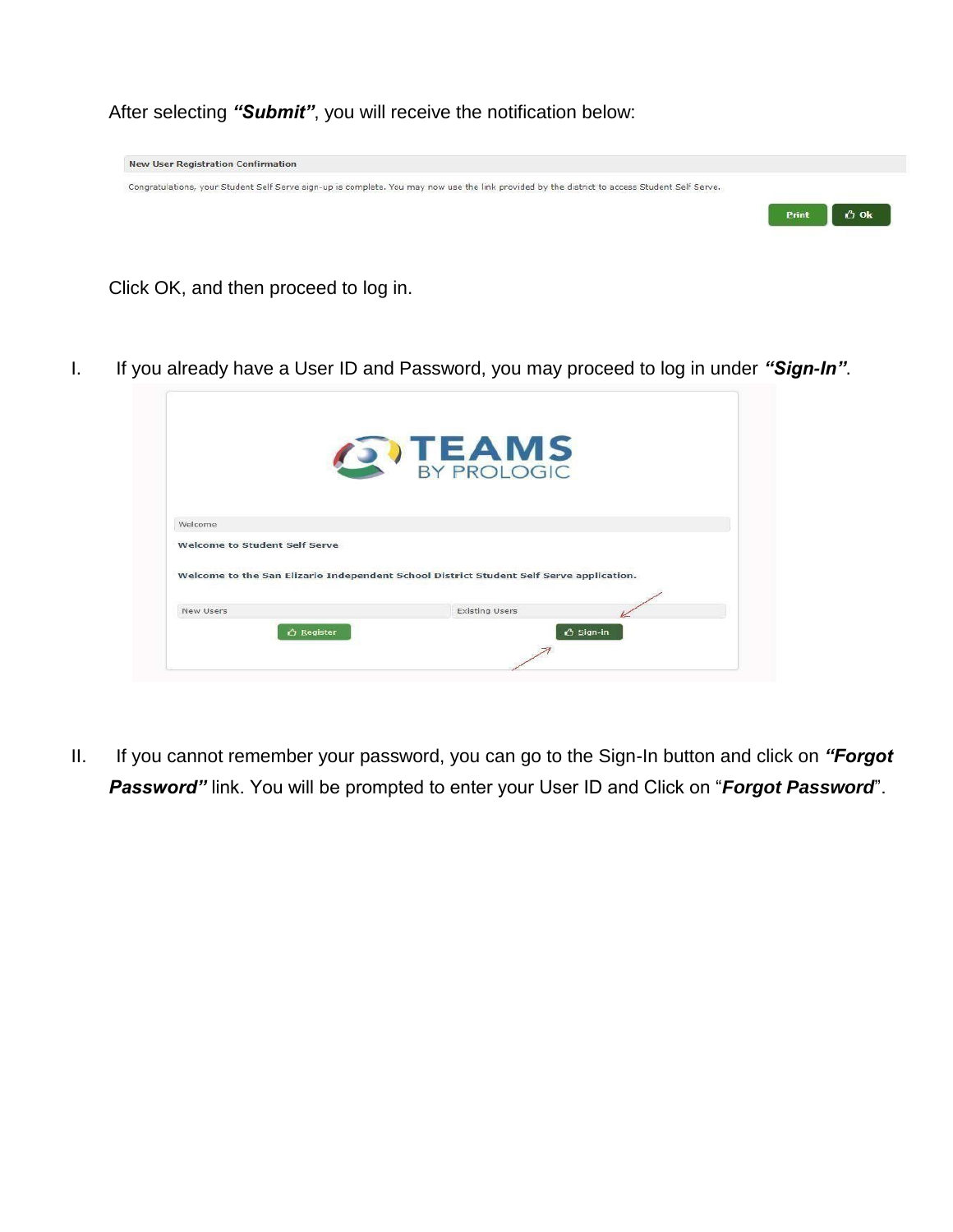|           | <b>SV TEAMS</b> |                                  |
|-----------|-----------------|----------------------------------|
|           |                 |                                  |
|           |                 |                                  |
|           |                 |                                  |
|           | Login           |                                  |
| User ID:  |                 |                                  |
| $-1$      |                 | Enter User ID                    |
| Password: |                 |                                  |
| 咼         |                 |                                  |
|           | $O$ Sign On     |                                  |
|           | Forgot Password | Then Click on<br>Forgot Password |

You will have to answer your Security Question, and then you will be able to reset your password.

*\*\*If you do not remember the answer to your Security Question, you need to go back to your campus registrar to reset your password.* 

*\*\*Make sure that you allow pop-ups for this site in your web browser.* 

### **I. Available Information in Student Self-Serve**

- *Attendance*
- *Report Cards*
- *Progress Reports*
- *Email Teacher*
- *Medical*
- *Grades*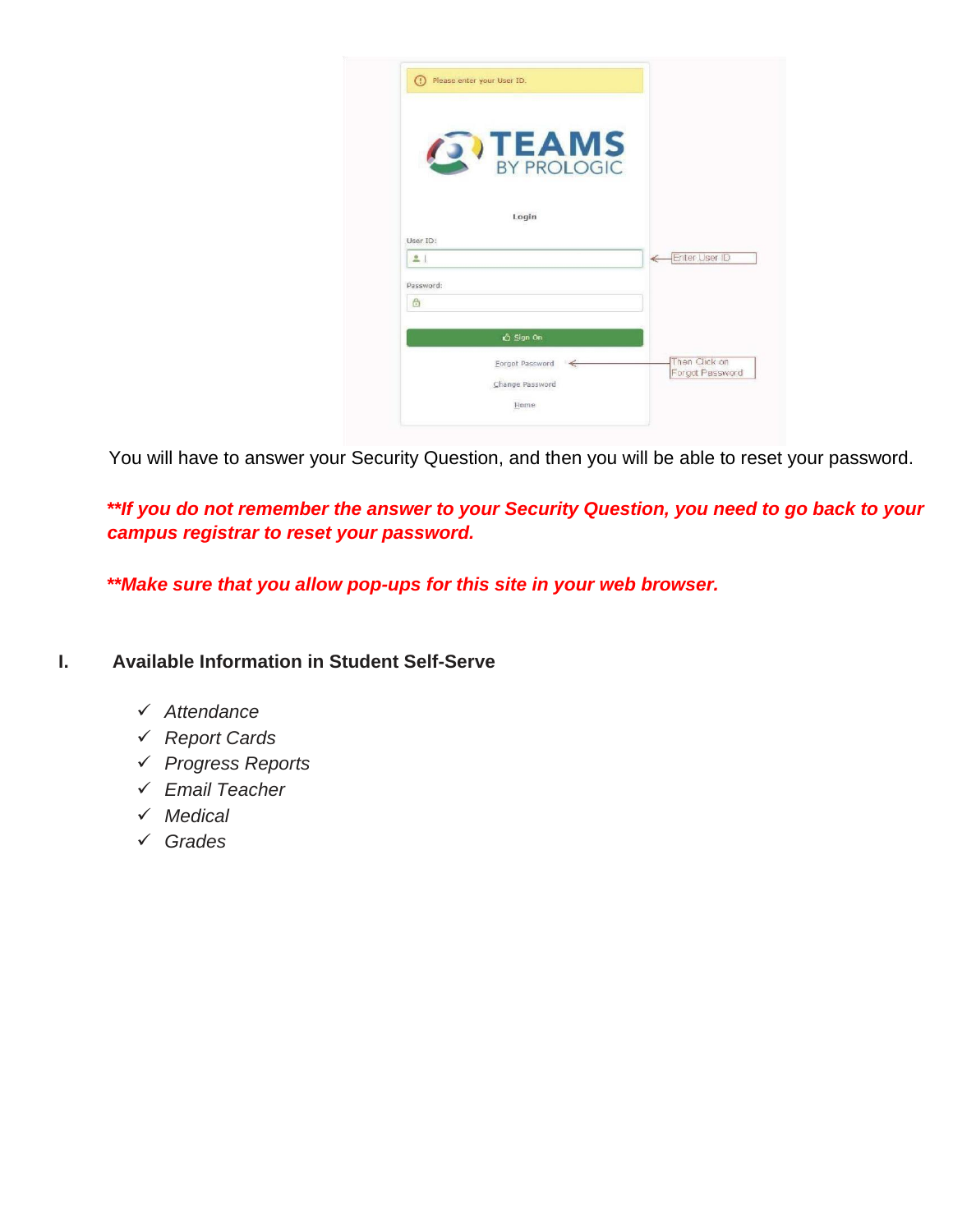| My Students                    | Attendance                         | Report Cards |                         | Progress Reports | Email Teacher | Schedule     |                    | Edit Contact Info | Notifications       | Discipline   |              | Campus Messages | Testing      | <b>Unpaid Fees</b> | Payment History |        |
|--------------------------------|------------------------------------|--------------|-------------------------|------------------|---------------|--------------|--------------------|-------------------|---------------------|--------------|--------------|-----------------|--------------|--------------------|-----------------|--------|
|                                |                                    |              |                         |                  |               |              |                    |                   |                     |              |              |                 |              |                    |                 |        |
| Date                           | SH                                 | FY           | Cal                     | $T-01$           | $T-02$        | $T-03$       | $T-04$             | $T-0.5$           | $T-06$              | $T - 07$     | $T-0.8$      | $T-09$          | $T-10$       | $T-11$             | $T-12$          |        |
| 08-28-2017                     | 002                                | 2018         | $1$                     | $A-NS$           |               |              |                    |                   |                     |              |              |                 |              |                    |                 |        |
| 08-31-2017                     | 002                                | 2018         | $\mathbf{1}$            |                  |               |              | T-TDY              |                   |                     |              |              |                 |              |                    |                 |        |
| 09-05-2017                     | 002                                | 2018         | $\mathbf{1}$            |                  |               |              | T-TDY              |                   |                     |              |              |                 |              |                    |                 |        |
| 09-06-2017                     | 002                                | 2018         | $\mathbf{1}$            |                  |               |              |                    | T-TDY             |                     |              |              |                 |              |                    |                 |        |
| 09-08-2017                     | 002                                | 2018         | $\mathbbm{1}$           |                  |               |              |                    |                   |                     | A-ACT        |              |                 |              |                    |                 |        |
|                                |                                    |              |                         | $T - 0$          | $T - 0$       | $T - 0$      | $T - 2$            | $T - 1$           | $T - 0$             | $T - 0$      | $T - 0$      | $T - 0$         | $T - 0$      | $T - 0$            | $T - 0$         |        |
|                                |                                    |              |                         | $S1 - T - 0$     | $S1 - T - 0$  | $51 - T - D$ | $S1 - T - 2$       | $S1 - T - 1$      | $51 - T - 0$        | $51 - T - 0$ | $SI - T + 0$ | $51 - T - 0$    | $S1 - T - D$ | $S1 - T - 0$       | $SI - T - 0$    |        |
|                                |                                    |              |                         | $S2 - T - 0$     | $52 - T - 0$  | $S2 - T - 0$ | $52 - T - 0$       | $S2 - T - 0$      | $52 - T - 0$        | $52 - T - 0$ | $S2 - T - 0$ | $52 - T - 0$    | $S2 - T - 0$ | $52 - T - 0$       | $S2 - T - 0$    |        |
|                                | Totals                             |              |                         | $A - 1$          | $A - 0$       | $A - 0$      | $A - 0$            | $A - 0$           | $A - 0$             | $A - 1$      | $A - 0$      | $A - 0$         | $A - 0$      | $A - 0$            | $A - 0$         |        |
|                                |                                    |              |                         | $S1 - A - 1$     | $S1 - A - 0$  | $S1 - A - 0$ | $S1 - A - 0$       | $S1 - A - 0$      | $SI - A - 0$        | $S1 - A - 1$ | $S1 - A - 0$ | $S1 - A - 0$    | $S1 - A - 0$ | $S1 - A - 0$       | $S1 - A - 0$    |        |
|                                |                                    |              |                         | $S2 - A - 0$     | $S2 - A - 0$  | $S2 - A - 0$ | $S2 - A - 0$       | $S2 - A - 0$      | $S2 - A - 0$        | $S2 - A - 0$ | $S2 - A - 0$ | $S2 - A - 0$    | $S2 - A - 0$ | $S2 - A - 0$       | $S2 - A - 0$    | $\sim$ |
| $\sim$                         |                                    |              |                         |                  |               |              |                    |                   |                     |              |              |                 |              |                    |                 |        |
| Total Days in Membership:      |                                    |              | 166.0                   |                  |               |              |                    |                   |                     |              |              |                 |              |                    |                 |        |
| <b>Total Excused Absences:</b> |                                    |              | 1                       |                  |               |              |                    |                   |                     |              |              |                 |              |                    |                 |        |
|                                | Total Unexcused Absences:          |              | 1                       |                  |               |              |                    |                   |                     |              |              |                 |              |                    |                 |        |
|                                | Total State-Reported Absences:     |              | $\Omega$                |                  |               |              |                    |                   |                     |              |              |                 |              |                    |                 |        |
|                                | Total Non-State-Reported Absences: |              | $\ddot{\mathbf{0}}$     |                  |               |              |                    |                   |                     |              |              |                 |              |                    |                 |        |
| Total Number of Tardies:       |                                    |              | $\overline{\mathbf{3}}$ |                  |               |              |                    |                   |                     |              |              |                 |              |                    |                 |        |
|                                |                                    |              |                         |                  |               |              | <b>View Legend</b> |                   | <b>the Sign Out</b> |              |              |                 |              |                    |                 |        |
|                                |                                    |              |                         |                  |               |              |                    |                   |                     |              |              |                 |              |                    |                 |        |

**II. After logging in to Student Self-Serve, you can:** 

# **View Teacher Assignments and Grades**

The Assignments tab is displayed by clicking on a grade in the Report Cards or Progress Report tabs. The student header displays the current average for the assignments.

If the teacher has added a non-private note in the Gradebook about the student's assignment, it is displayed in the Note column. Grade values that do not use a 100 scale display the percentage equivalent for a 100 scale in parentheses after the grade.

|                         | Local ID: 555555<br>0285/03 - 8 SCI PREDIP                  |             | $A - 05$       |                  | 05-05-2002         |                  |                    |                                                                                                                      |                |      | Current Average: 94  |  |  |  |
|-------------------------|-------------------------------------------------------------|-------------|----------------|------------------|--------------------|------------------|--------------------|----------------------------------------------------------------------------------------------------------------------|----------------|------|----------------------|--|--|--|
|                         | My Students Attendance Report Cards Assignments             |             |                |                  |                    |                  |                    | Progress Reports Email Teacher Edit Contact Info Notifications Discipline Health Log Caropus Messages Credit Summary |                |      |                      |  |  |  |
| Category.<br>details    | <b>Formative 2012</b><br>Average: 96<br><b>Weight: 23.0</b> |             |                |                  |                    |                  |                    |                                                                                                                      |                |      |                      |  |  |  |
|                         | <b>Assignment Name</b>                                      | Grade Value | <b>Dropped</b> | Class Avg.       | <b>Assign Date</b> | Due Date         | <b>Grade Scale</b> | Maximum Value                                                                                                        | Count          | Note |                      |  |  |  |
|                         | <b>Safety Quiz</b>                                          | 83(83.0%)   |                | 83.3             | $09 - 02 - 2015$   | 09-02-2015       | 100                | 100                                                                                                                  | ı              |      |                      |  |  |  |
| Assignment<br>details   | <b>Balancing Equations</b>                                  | 100(100.%)  |                | 100.             | $10-09-2015$       | $10 - 09 - 2015$ | 100                | 100                                                                                                                  | 1              |      |                      |  |  |  |
|                         | Atomic Structure Quiz                                       | 94(94.0%)   |                | 70.9             | 09-30-2015         | 09-30-2015       | 100                | 100                                                                                                                  | 1              |      |                      |  |  |  |
|                         | <b>Atomic Basics</b>                                        | 100(100. %) |                | 100.             | 09-24-2015         | 09-28-2015       | 100                | 100                                                                                                                  | $\mathbf 1$    |      |                      |  |  |  |
|                         | Helicopter Lab Testing and 100(100.%)<br>Data Collection    |             |                | 100.             | 09-01-2015         | 09-02-2015       | 100                | 100                                                                                                                  | 1              |      |                      |  |  |  |
|                         | <b>Helicopter Lab CER</b>                                   | 100(100. %) |                | 100.             | $09 - 01 - 2015$   | 09-02-2015       | 100                | 100                                                                                                                  | 1              |      | record count: 6 of 6 |  |  |  |
|                         | <b>Summative 2012</b><br>Average: 94<br><b>Weight: 75.0</b> |             |                |                  |                    |                  |                    |                                                                                                                      |                |      |                      |  |  |  |
|                         | <b>Assignment Name</b>                                      | Grade Value | Dropped        | <b>Class Avg</b> | <b>Assign Date</b> | <b>Due Date</b>  | <b>Grade Scale</b> | Maximum Value                                                                                                        | Count          | Note |                      |  |  |  |
|                         | Unit Test Organisms                                         | 95(95.0%)   |                | 79.0             | $09 - 21 - 2015$   | 09-21-2015       | 100                | 100                                                                                                                  | 1              |      |                      |  |  |  |
| If an,<br>assignment    | <b>CER Atoms</b>                                            | 100(100.%)  |                | 87.0             | $10-06-2015$       | 10-09-2015       | 100                | 100                                                                                                                  | 1              |      |                      |  |  |  |
| has a saved             | <b>Periodic Table Basics</b>                                | 40(80.0%)   |                | 32.0             | $10.05 - 2015$     | 10-07-2015       | 50                 | 50                                                                                                                   | 1              |      |                      |  |  |  |
| note or an              | Questions P2                                                |             |                |                  |                    |                  |                    |                                                                                                                      |                |      |                      |  |  |  |
| attachment.<br>the      | Periodic Table Basics<br>Element Cards Pt 1                 | 50(100.% )  |                | 43.8             | $10 - 01 - 2015$   | $10 - 06 - 2015$ | 50                 | 50                                                                                                                   | $\overline{1}$ |      |                      |  |  |  |
| assignment<br>name is a | Retest Organisms                                            | <b>NG</b>   |                | 73.6             | 09-23-2015         | 09-29-2015       | 100                | 100                                                                                                                  | $\mathbf 1$    |      |                      |  |  |  |